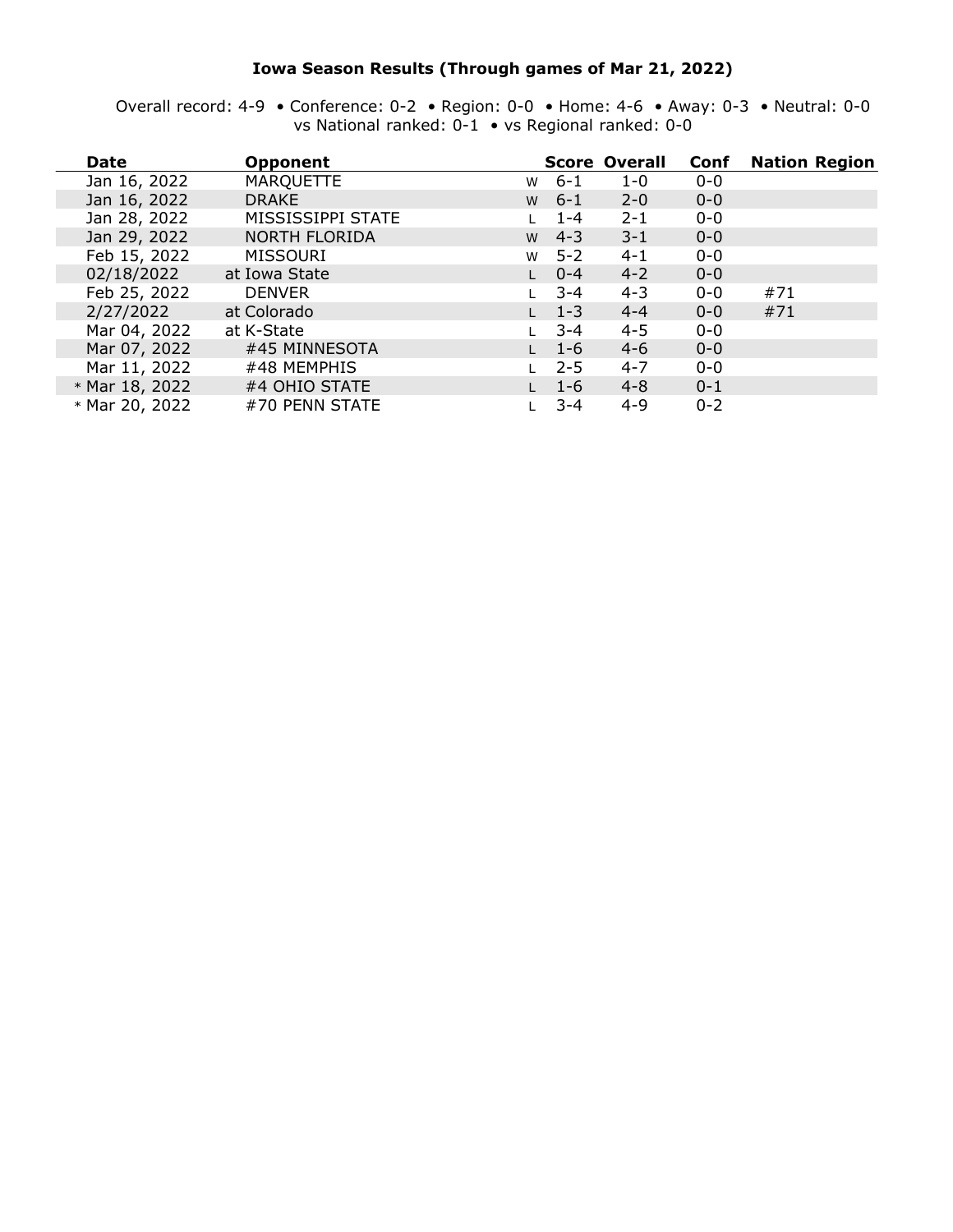### **Iowa Season Statistics (Through games of Mar 21, 2022)**

Overall record: 4-9 • Conference: 0-2 • Region: 0-0 • Home: 4-6 • Away: 0-3 • Neutral: 0-0 vs National ranked: 0-1 • vs Regional ranked: 0-0

|                  |           |           |         |         |         |         |       |         |         |         | <b>VS</b> | ranke            |                | Last    |
|------------------|-----------|-----------|---------|---------|---------|---------|-------|---------|---------|---------|-----------|------------------|----------------|---------|
| <b>SINGLES</b>   | Overall   | Dual      | Tour    | Conf    |         | 2       | з     | -4      | 5       | 6       |           | Nat'l Reg'l Strk |                | 10      |
| Michelle Bacalla | $3-9$     | 3-9       | $0 - 0$ | $0 - 2$ | $- - -$ | $0 - 3$ | 3-6   | $- - -$ |         |         | $0 - 1$   | $0 - 0$          | L4             | $1 - 9$ |
| Samantha Gillas  | $5 - 6$   | $5 - 6$   | $0 - 0$ | $1 - 1$ |         | ---     | $---$ | $0 - 2$ | $3 - 3$ | $2 - 1$ | $0 - 0$   | $0 - 0$          | W <sub>1</sub> | $4 - 5$ |
| Samantha Mannix  | $5 - 7$   | 5-7       | $0 - 0$ | $1 - 1$ | 1 - 1   | $2 - 5$ | 2-1   | $- - -$ |         |         | 1-1       | $0 - 0$          | L1             | $4 - 5$ |
| Vipasha Mehra    | $5 - 7$   | $5 - 7$   | $0 - 0$ | $1 - 1$ | $---$   |         | $---$ | $3 - 4$ | $1 - 1$ | $1 - 2$ | $0 - 0$   | $0 - 0$          | W <sub>1</sub> | $3 - 6$ |
| Barbora Pokorna  | $7 - 3$   | 7-3       | $0 - 0$ | $1 - 1$ |         |         |       | $2 - 1$ | $2 - 0$ | $3 - 2$ | $0 - 0$   | $0 - 0$          | W1             | $6 - 3$ |
| Marisa Schmidt   | $6 - 6$   | $6 - 6$   | $0 - 0$ | $0 - 2$ | $4 - 6$ | $2 - 0$ |       |         | ---     |         | $1 - 3$   | $0 - 0$          | L <sub>2</sub> | $3 - 6$ |
| <b>Totals</b>    | $32 - 38$ | $32 - 38$ | $0 - 0$ | 4-8     | 5-7     | $4 - 8$ | 5-7   | 5-7     | 6-4     | $7 - 5$ |           | $2 - 5$ 0-0      |                |         |
| Percentage       | .457      | .457      | .000    | .333    | .417    | .333    | .41   | .417    | .600    | .583    |           | .286 .000        |                |         |

|                                  |         |         |         |         |         |         |         | <b>VS</b> | ranke                   |    | Last    |
|----------------------------------|---------|---------|---------|---------|---------|---------|---------|-----------|-------------------------|----|---------|
| <b>DOUBLES TEAMS</b>             | Overall | Dual    | Tour    | Conf    |         |         | 3       |           | <b>Nat'l Reg'l Strk</b> |    | 10      |
| Samantha Mannix/Vipasha Mehra    | $5-6$   | $5-6$   | $0 - 0$ | $0 - 2$ | l -4    | $4 - 2$ | $---$   | $0 - 1$   | $0 - 0$                 | L4 | $4-6$   |
| Samantha Gillas/Marisa Schmidt   | $4 - 6$ | $4 - 6$ | $0 - 0$ | $1 - 1$ | $1 - 5$ | $-3-1$  | $---$   | $0 - 0$   | $0 - 0$                 | L1 | $4-6$   |
| Michelle Bacalla/Barbora Pokorna | $5 - 4$ | $5 - 4$ | $0 - 0$ | $1 - 1$ | $- - -$ | $0 - 1$ | $5 - 3$ | $0 - 0$   | $0 - 0$                 | W1 | $5 - 4$ |
| Vipasha Mehra/Marisa Schmidt     | $0 - 1$ | $0 - 1$ | $0 - 0$ | $0 - 0$ | $0 - 1$ | $---$   | $---$   | $0 - 0$   | $0 - 0$                 | L1 | $0 - 1$ |
| Samantha Gillas/Samantha Mannix  | $0 - 1$ | $0 - 1$ | $0 - 0$ | $0 - 0$ |         |         | $0 - 1$ | $0 - 0$   | $0 - 0$                 | ۱1 | $0 - 1$ |
| Michelle Bacalla/Samantha Gillas | $0 - 1$ | $0 - 1$ | $0 - 0$ | $0 - 0$ | $---$   | $0 - 1$ | $---$   | $0 - 0$   | $0 - 0$                 | L1 | $0 - 1$ |
| Barbora Pokorna/Marisa Schmidt   | $0 - 1$ | $0 - 1$ | $0 - 0$ | $0 - 0$ | $- - -$ |         | $0 - 1$ | $0 - 0$   | $0 - 0$                 |    | $0 - 1$ |
| <b>Totals</b>                    | 14-20   | 14-20   | $0 - 0$ | $2 - 4$ | 2-10    | $7 - 5$ | $5 - 5$ | $0 - 1$   | ი-ი                     |    |         |
| Percentage                       | .412    | .412    | .000    | .333    | .167    | .583    | .500    | .000      | .000                    |    |         |

| Date           | <b>Opponent</b>   |   |         | Score Overall | Conf    | Nat'l | Reg'l |
|----------------|-------------------|---|---------|---------------|---------|-------|-------|
| Jan 16, 2022   | <b>MARQUETTE</b>  | w | $6 - 1$ | $1 - 0$       | $0 - 0$ |       |       |
| Jan 16, 2022   | <b>DRAKE</b>      | W | $6 - 1$ | $2 - 0$       | $0 - 0$ |       |       |
| Jan 28, 2022   | MISSISSIPPI STATE |   | $1 - 4$ | $2 - 1$       | $0 - 0$ |       |       |
| Jan 29, 2022   | NORTH FLORIDA     | W | $4 - 3$ | $3 - 1$       | $0 - 0$ |       |       |
| Feb 15, 2022   | MISSOURI          | w | $5 - 2$ | $4 - 1$       | $0 - 0$ |       |       |
| 02/18/2022     | at Iowa State     |   | $0 - 4$ | $4 - 2$       | $0 - 0$ |       |       |
| Feb 25, 2022   | <b>DENVER</b>     |   | $3 - 4$ | $4 - 3$       | $0 - 0$ | #71   |       |
| 2/27/2022      | at Colorado       |   | $1 - 3$ | $4 - 4$       | $0 - 0$ | #71   |       |
| Mar 04, 2022   | at K-State        |   | $3 - 4$ | $4 - 5$       | $0 - 0$ |       |       |
| Mar 07, 2022   | #45 MINNESOTA     |   | $1 - 6$ | $4 - 6$       | $0 - 0$ |       |       |
| Mar 11, 2022   | #48 MEMPHIS       |   | $2 - 5$ | $4 - 7$       | $0 - 0$ |       |       |
| * Mar 18, 2022 | #4 OHIO STATE     |   | $1 - 6$ | $4 - 8$       | $0 - 1$ |       |       |
| * Mar 20, 2022 | #70 PENN STATE    |   | $3 - 4$ | $4 - 9$       | $0 - 2$ |       |       |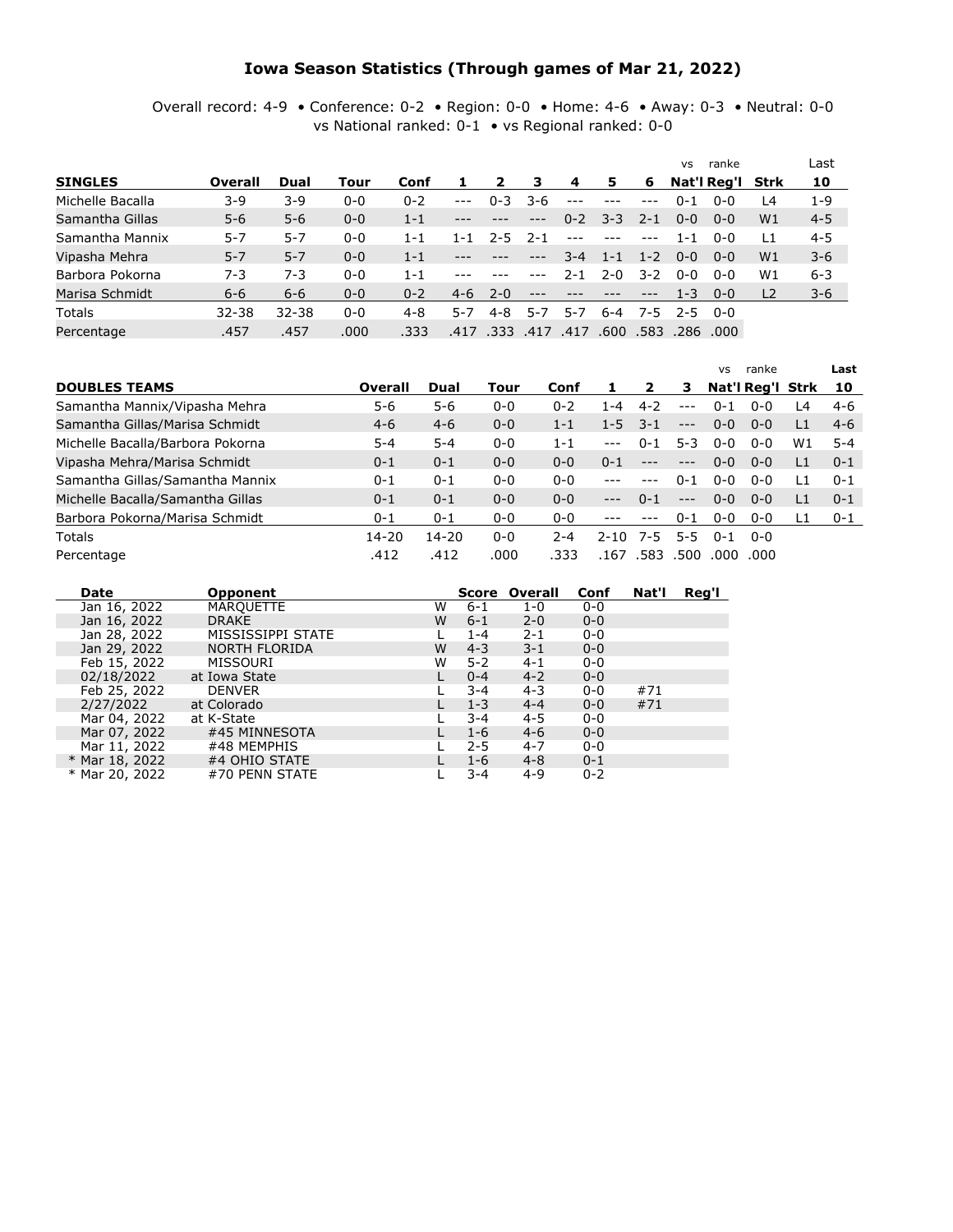## **Iowa Season Statistics (Through games of Mar 21, 2022)**

| <b>DOUBLES</b>   | Overall   | Dual      | Tour    | Conf    | 1        | 2       | 3       | <b>VS</b><br>Nat'l | ranked<br>Reg'l |
|------------------|-----------|-----------|---------|---------|----------|---------|---------|--------------------|-----------------|
| Marisa Schmidt   | $4 - 8$   | $4 - 8$   | $0 - 0$ | $1 - 1$ | $1 - 6$  | $3 - 1$ | $0 - 1$ | $0 - 0$            | $0 - 0$         |
| Samantha Gillas  | $4 - 8$   | $4 - 8$   | $0 - 0$ | $1 - 1$ | $1 - 5$  | $3-2$   | $0 - 1$ | $0 - 0$            | $0 - 0$         |
| Vipasha Mehra    | $5 - 7$   | $5 - 7$   | $0 - 0$ | $0 - 2$ | $1 - 5$  | $4 - 2$ | $---$   | $0 - 1$            | $0 - 0$         |
| Samantha Mannix  | 5-7       | $5-7$     | $0 - 0$ | $0 - 2$ | $1 - 4$  | $4 - 2$ | $0 - 1$ | $0 - 1$            | $0 - 0$         |
| Barbora Pokorna  | $5 - 5$   | $5 - 5$   | $0 - 0$ | $1 - 1$ | $---$    | $0 - 1$ | $5 - 4$ | $0 - 0$            | $0 - 0$         |
| Michelle Bacalla | $5 - 5$   | $5 - 5$   | $0 - 0$ | $1 - 1$ | $---$    | $0 - 2$ | $5 - 3$ | $0 - 0$            | $0 - 0$         |
|                  | $14 - 20$ | $14 - 20$ | $0 - 0$ | $2 - 4$ | $2 - 10$ | $7 - 5$ | $5 - 5$ | $0 - 1$            | $0 - 0$         |
| Percentage       | .412      | .412      | .000    | .333    | .167     | .583    | .500    | .000               | .000            |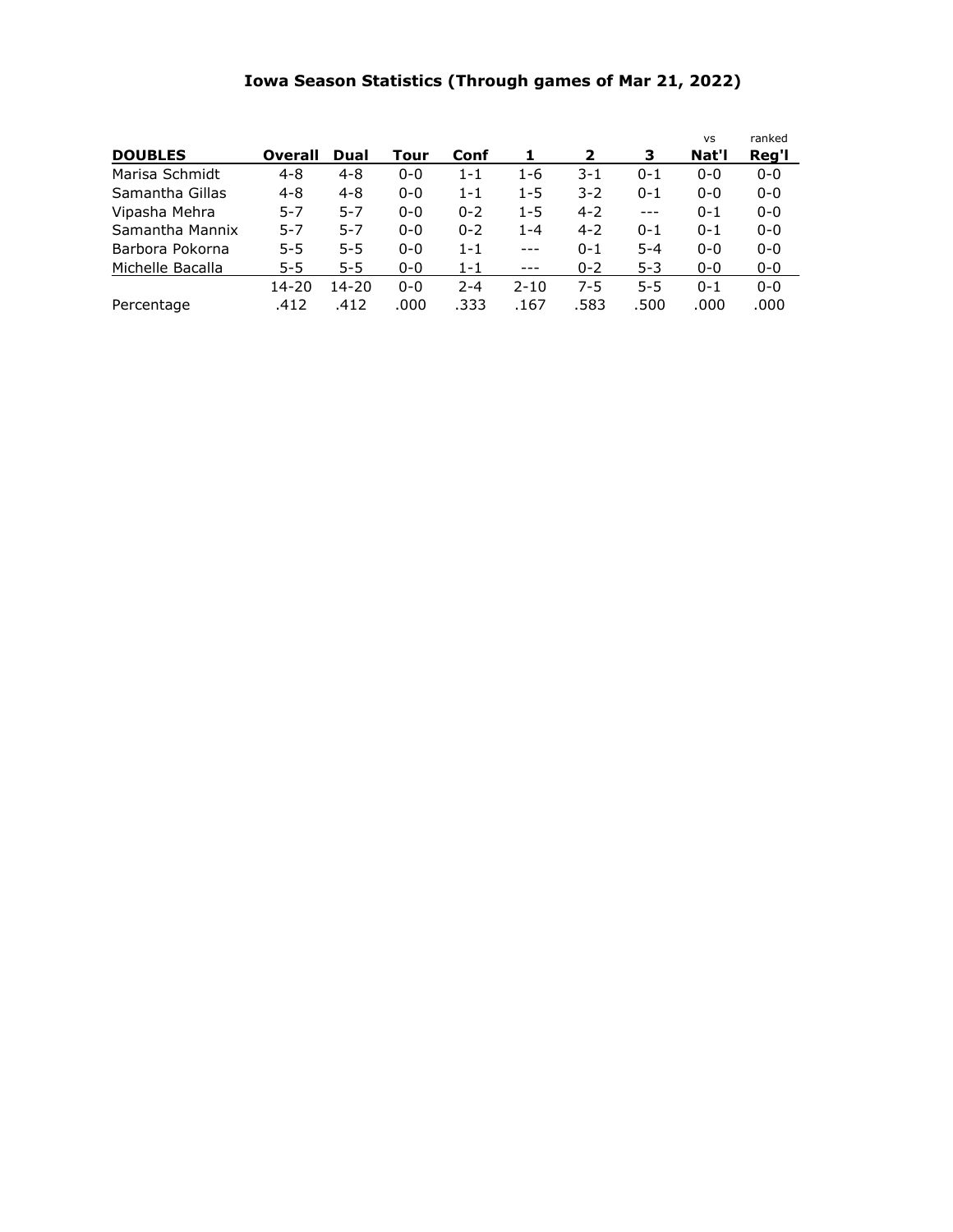### **Iowa Team Match-by-Match (Through games of Mar 21, 2022)**

|                |                      |   | <b>Singles</b> |              |              |              |   | <b>Doubles</b> |              |   |   |                |
|----------------|----------------------|---|----------------|--------------|--------------|--------------|---|----------------|--------------|---|---|----------------|
| Date           | <b>Opponent</b>      |   | Score          |              | $\mathbf{2}$ | з            | 4 | 5.             | 6            |   |   | 2 <sub>3</sub> |
| Jan 16, 2022   | <b>MARQUETTE</b>     | W | $6 - 1$        | W            | W            | W            | W |                | Wf           | W | W | W              |
| Jan 16, 2022   | <b>DRAKE</b>         | W | $6 - 1$        | W            |              | W            | W | W              | W            | W | W | $\mathbf{u}$   |
| Jan 28, 2022   | MISSISSIPPI STATE    |   | $1 - 4$        |              | W            | $\mathbf{u}$ |   | $\mathbf{u}$   |              |   |   | W              |
| Jan 29, 2022   | <b>NORTH FLORIDA</b> | W | $4 - 3$        |              |              |              | W | W              | W            |   | W | W              |
| Feb 15, 2022   | MISSOURI             | W | $5 - 2$        | W            | W            |              | W | W              | W            |   | W | $\mathbf{I}$   |
| 02/18/2022     | at Iowa State        |   | $0 - 4$        | $\mathbf{U}$ | <b>u</b>     |              |   | $\mathbf{u}$   |              |   |   | <b>u</b>       |
| Feb 25, 2022   | <b>DENVER</b>        |   | $3 - 4$        |              | W            |              |   |                | W            |   | W | W              |
| 2/27/2022      | at Colorado          |   | $1 - 3$        | W            |              |              |   | $\mathbf{u}$   | $\mathbf{u}$ |   |   |                |
| Mar 04, 2022   | at K-State           |   | $3 - 4$        |              |              | W            |   | W              | W            |   | W | $\mathbf{L}$   |
| Mar 07, 2022   | #45 MINNESOTA        |   | $1 - 6$        |              |              | W            |   |                |              |   |   |                |
| Mar 11, 2022   | #48 MEMPHIS          |   | $2 - 5$        | W            |              |              |   | W              |              | u |   |                |
| * Mar 18, 2022 | #4 OHIO STATE        |   | $1 - 6$        |              |              | W            |   |                |              |   | W |                |
| * Mar 20, 2022 | #70 PENN STATE       |   | $3 - 4$        |              |              |              | W | W              | W            |   |   | W              |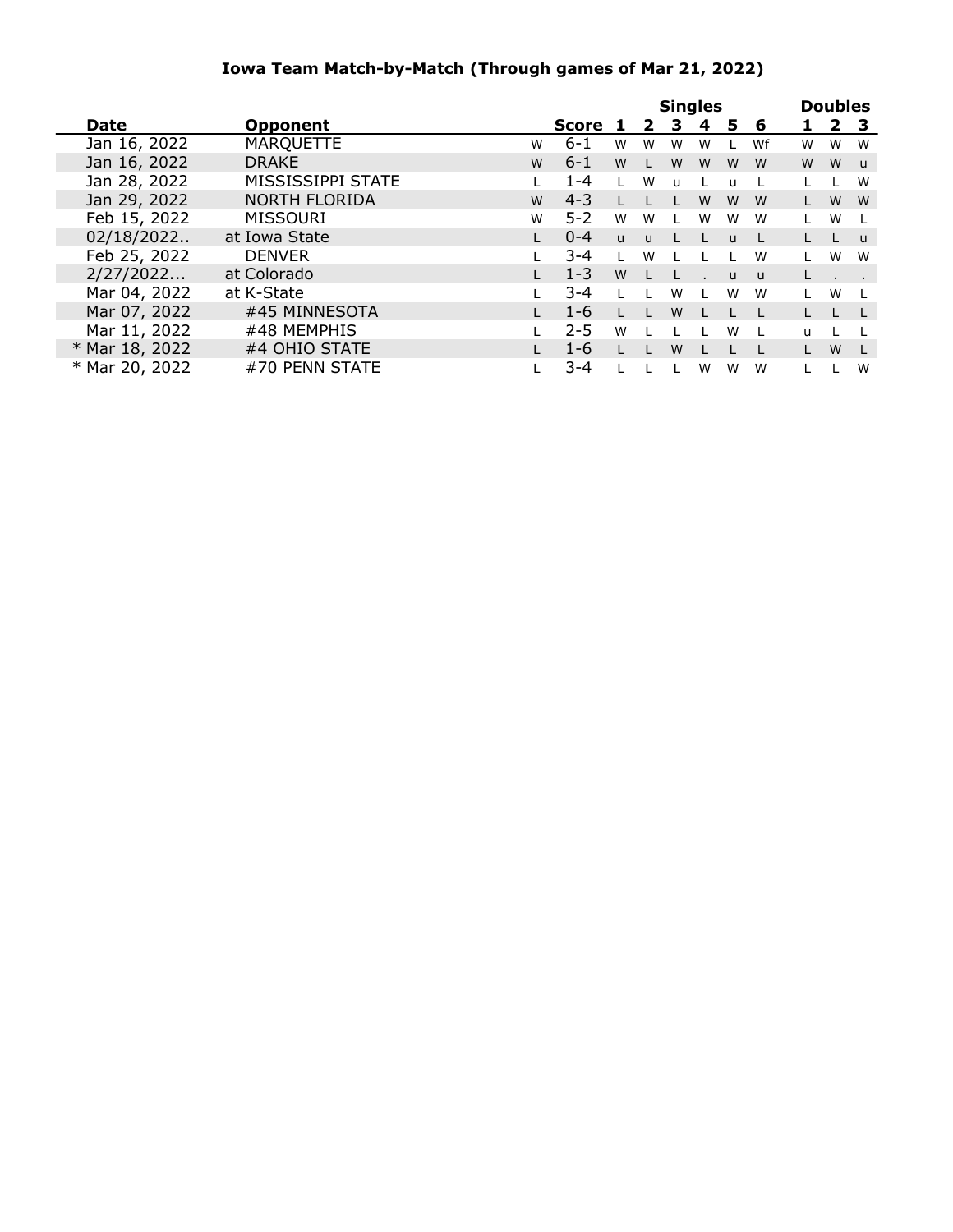#### **Michelle Bacalla**

|        | <b>SINGLES</b>                  |              |                                    | <b>Team/School</b> |              |   | Po Opponent (Rank Nat/Reg)                                     | <b>Singles score</b>                                 |
|--------|---------------------------------|--------------|------------------------------------|--------------------|--------------|---|----------------------------------------------------------------|------------------------------------------------------|
|        | Jan 16, 202                     |              |                                    | Marquette          |              | 3 | Elisabeth Desmarais                                            | Won 4-6, 6-1, 10-3                                   |
|        | Jan 16, 202                     |              |                                    | <b>Drake</b>       |              | 3 | Mille Haagensen                                                | Won 6-3, 6-0                                         |
|        | Jan 28, 202                     |              |                                    | Mississippi State  |              | 3 | Tamara Racine                                                  | 6-2, 4-6, 5-5, unf.                                  |
|        | Jan 29, 202                     |              |                                    | North Florida      |              | 3 | Annabelle Davis                                                | Lost 4-6, 0-6                                        |
|        | Feb 15, 202                     |              |                                    | Missouri           |              | 3 | Ellie Wright                                                   | Lost 5-7, 3-6                                        |
|        | 02/18/2022                      |              |                                    | at Iowa State      |              | 3 | Kadleckova, Miska                                              | Lost 2-6, 4-6                                        |
|        | Feb 25, 202                     |              |                                    | Denver             |              |   | <b>Britt Pursell</b>                                           | Lost 2-6, 2-6                                        |
|        | 2/27/2022                       |              | at Colorado                        |                    |              | 3 | Maria Campos                                                   | Lost 3-6, 4-6                                        |
|        | Mar 04, 202                     |              | at K-State                         |                    |              |   | Rosanna Maffei (108/-)                                         | Won 7-6 (7-5), 1-6, 1-0 (10-6)                       |
|        | Mar 07, 202                     |              |                                    | #45 Minnesota      |              |   | 2 Emilee Duong                                                 | Lost 4-6, 4-6                                        |
|        | Mar 11, 202                     |              |                                    | #48 Memphis        |              |   | 2 Aran Teixido Garcia                                          | Lost 1-6, 0-6                                        |
| $\ast$ | Mar 18, 202                     |              |                                    | #4 Ohio State      |              |   | 2 Isabelle Boulais (19/-)                                      | Lost $6-4$ , $0-6$ , $1-6$                           |
| $\ast$ | Mar 20, 202                     |              |                                    | #70 Penn State     |              |   | 3 Gabby O'Gorman                                               | Lost $2-6, 2-6$                                      |
|        |                                 |              |                                    |                    |              |   |                                                                |                                                      |
|        |                                 |              |                                    |                    |              |   |                                                                |                                                      |
|        |                                 |              |                                    |                    |              |   |                                                                |                                                      |
|        | <b>DOUBLES Team/School</b>      |              |                                    |                    |              |   | Po Opponent (Rank Nat/Reg)                                     | Doubles score/partner                                |
|        | Jan 16                          | Marquette    |                                    |                    | 3            |   | Sarah Badawi/Andie Wiese                                       | Won 6-2/Barbora Pokorna                              |
|        | Jan 16                          | <b>Drake</b> |                                    |                    | 3            |   | Ines Stephani/Jyun-Yi Lee                                      | 5-5, unf./Barbora Pokorna                            |
|        | Jan 28<br>Jan 29                |              | Mississippi State<br>North Florida |                    | 3<br>3       |   | Alessia Tagliente/Marta Falceto                                | Won 6-2/Barbora Pokorna                              |
|        |                                 | Missouri     |                                    |                    | 3.           |   | Ana Paula Melilo/Kendall Nash                                  | Won 6-4/Barbora Pokorna                              |
|        | Feb 15                          |              |                                    |                    | 3            |   | Ellie Wright/Romary Cardenas Rifk                              | Lost 3-6/Barbora Pokorna                             |
|        | 02/18/2 at Iowa State<br>Feb 25 | Denver       |                                    |                    | 3            |   | Kajuru, Ange Oby/Kezuka, Chie                                  | 5-5, unf./Barbora Pokorna                            |
|        | Mar 04                          | at K-State   |                                    |                    | 3            |   | Tatum Burger/Toni Nelson                                       | Won 7-6 (7-4)/Barbora Pokorna                        |
|        | Mar 07                          |              | #45 Minnesota                      |                    | $\mathbf{2}$ |   | Dinara Alloyarova/Anna Turco<br>Dalila Said/Anfisa Danilchenko | Lost 3-6/Barbora Pokorna<br>Lost 4-5/Barbora Pokorna |
|        | Mar $11$                        |              | #48 Memphis                        |                    | $\mathbf{2}$ |   | Alisha Reayer/Camila Soares                                    | Lost 3-6/Samantha Gillas                             |
| $\ast$ | Mar 18                          |              | #4 Ohio State                      |                    | 3            |   | Kathleen Jones/Isabelle Boulais                                | Lost 1-6/Barbora Pokorna                             |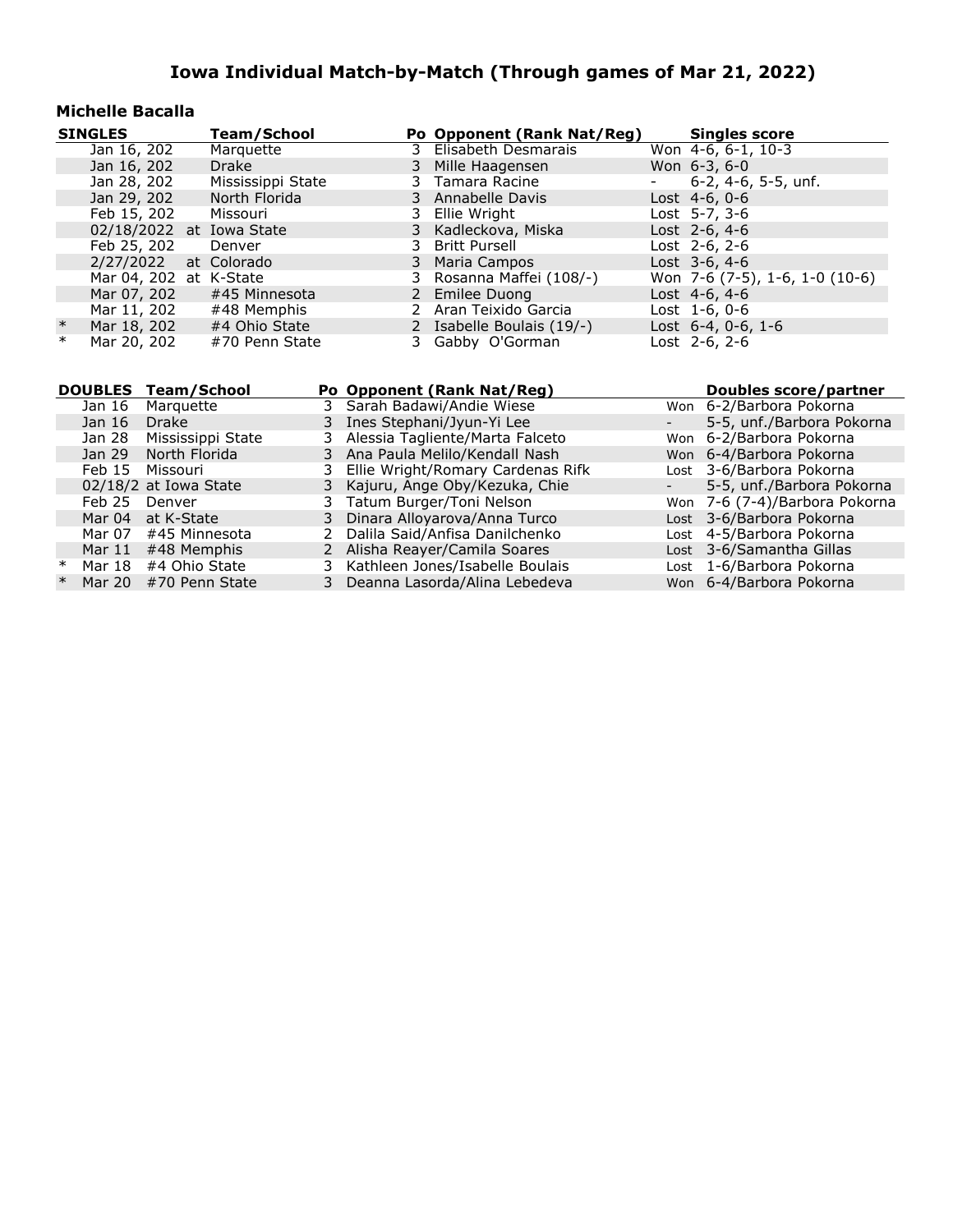#### **Samantha Gillas**

| <b>SINGLES</b>                       |                        | <b>Team/School</b>       |              |                       | Po Opponent (Rank Nat/Reg)                                      |      | <b>Singles score</b>       |                                                        |
|--------------------------------------|------------------------|--------------------------|--------------|-----------------------|-----------------------------------------------------------------|------|----------------------------|--------------------------------------------------------|
| Jan 16, $202$                        |                        | Marquette                |              |                       | 5 Sarah Badawi                                                  |      | Lost $6-1$ , 4-6, 3-6      |                                                        |
| Jan 16, 202                          |                        | <b>Drake</b>             |              |                       | 5 Kelsey Neville                                                |      | Won 6-4, 7-5               |                                                        |
| Jan 28, 202                          |                        | Mississippi State        |              | 6                     | Alessia Tagliente                                               |      | Lost 0-6, 3-6              |                                                        |
| Jan 29, 202                          |                        | North Florida            |              |                       | 6 Sean Lodzki                                                   |      | Won 6-2, 6-3               |                                                        |
| Feb 15, 202                          |                        | Missouri                 |              | 6                     | V. Vazquez Pongruber                                            |      | Won 6-3, 3-6, 6-3          |                                                        |
|                                      |                        | 02/18/2022 at Iowa State |              |                       | 5 Kezuka, Chie                                                  |      | $4-6$ , $3-2$ , unf.       |                                                        |
| Feb 25, 202                          |                        | Denver                   |              |                       | 5 Camille V-Anderson                                            |      | Lost $6-1$ , $1-6$ , $2-6$ |                                                        |
|                                      | Mar 04, 202 at K-State |                          |              |                       | 5 Ioana Gheorghita                                              |      | Won 6-2, 6-4               |                                                        |
| Mar 07, 202                          |                        | #45 Minnesota            |              |                       | 4 Vasia Karvouni                                                |      | Lost 2-6, 6-3, 0-6         |                                                        |
| Mar 11, 202                          |                        | #48 Memphis              |              |                       | 4 Emily Meyer                                                   |      | Lost 5-7, 6-3, 5-7         |                                                        |
| $\ast$<br>Mar 18, 202                |                        | #4 Ohio State            |              |                       | 5 Shelly Bereznyak                                              |      | Lost 1-6, 2-6              |                                                        |
| $\ast$<br>Mar 20, 202                |                        | #70 Penn State           |              |                       | 5 Alexandra Nielsen                                             |      | Won 6-3, 6-1               |                                                        |
|                                      |                        |                          |              |                       |                                                                 |      |                            |                                                        |
|                                      |                        |                          |              |                       |                                                                 |      |                            |                                                        |
|                                      |                        |                          |              |                       |                                                                 |      |                            |                                                        |
| <b>DOUBLES Team/School</b><br>Jan 16 | Marquette              |                          |              |                       | Po Opponent (Rank Nat/Reg)<br>2 Elisabeth Desmarais/Lara Kaiser |      |                            | <b>Doubles score/partner</b><br>Won 6-4/Marisa Schmidt |
| Jan 16                               | <b>Drake</b>           |                          |              |                       | Liza Petushkova/Kelsey Neville                                  |      |                            | Won 7-5/Marisa Schmidt                                 |
| Jan 28                               |                        | Mississippi State        | $\mathbf{1}$ |                       | Emmanouela Antonaki/Tamara Racine                               |      |                            | Lost 4-6/Marisa Schmidt                                |
| Jan 29                               | North Florida          |                          | 1            |                       | Kit Gulihur/Isabel Oliveira                                     |      |                            | Lost 1-6/Marisa Schmidt                                |
| Feb 15                               | Missouri               |                          |              |                       | Gabriela Martinez/Bronte Murgett                                | Lost |                            | 3-6/Marisa Schmidt                                     |
|                                      | 02/18/2 at Iowa State  |                          | $\mathbf{1}$ |                       | Naklo, Thasaporn/Hsieh, Christin                                |      |                            | Lost 4-6/Marisa Schmidt                                |
| Feb 25                               | Denver                 |                          | $\mathbf{1}$ |                       | Britt Pursell/Camille V-Anderson                                |      |                            | Lost 4-6/Marisa Schmidt                                |
| Mar 04                               | at K-State             |                          | 2            |                       | Florentine Dekkers/Ioana Gheorghita                             |      |                            | Won 6-4/Marisa Schmidt                                 |
| Mar 07                               | #45 Minnesota          |                          | 3.           | Lucy Lu/Maria Rizzolo |                                                                 |      |                            | Lost 4-6/Samantha Mannix                               |
|                                      | Mar 11 #48 Memphis     |                          |              |                       | 2 Alisha Reayer/Camila Soares                                   |      |                            | Lost 3-6/Michelle Bacalla                              |
| $\ast$<br>Mar 18                     | #4 Ohio State          |                          | 2            |                       | Kolie Allen/Lucia Marzal                                        |      |                            | Won 6-3/Marisa Schmidt                                 |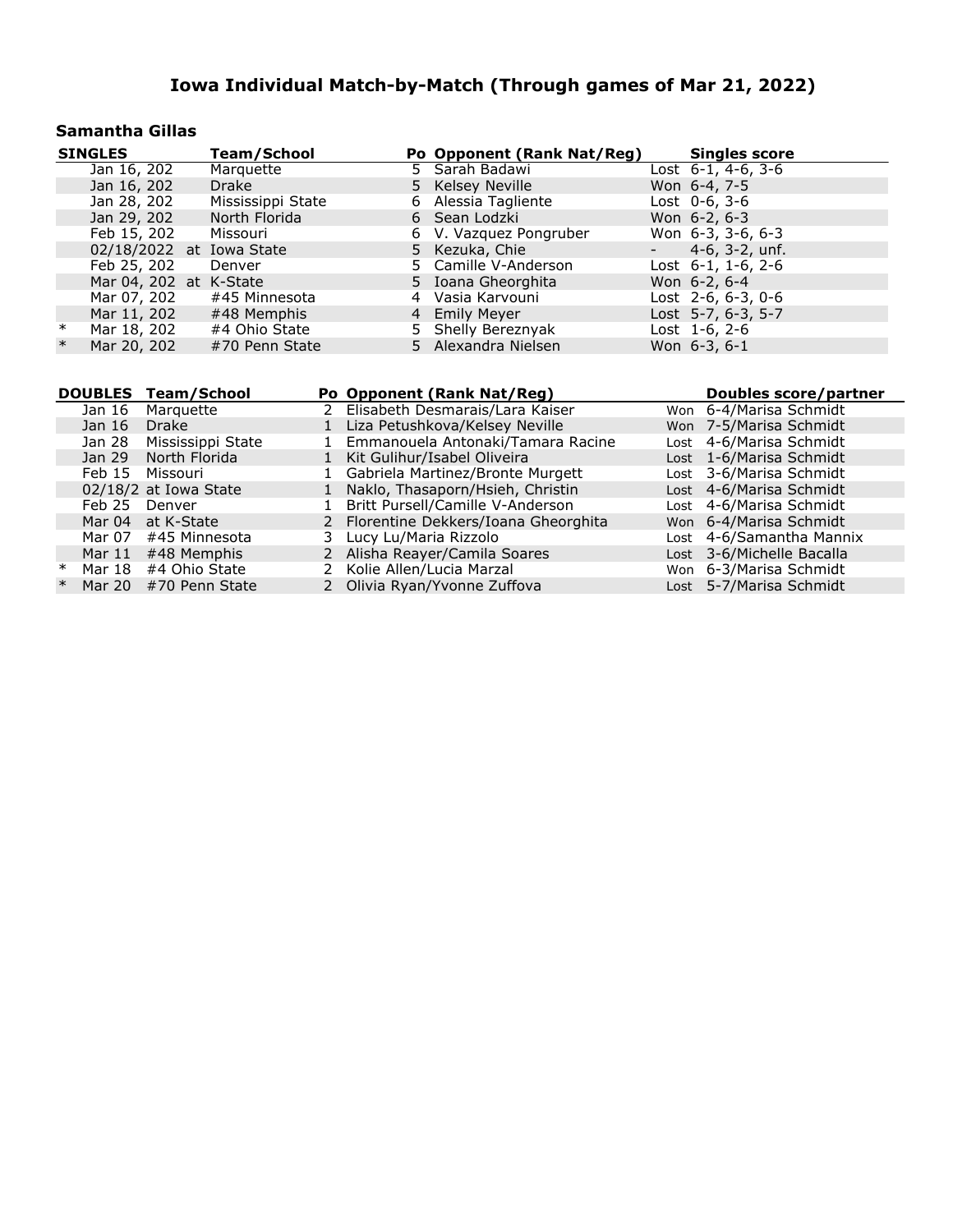#### **Samantha Mannix**

|        | <b>SINGLES</b>           | Team/School       | Po Opponent (Rank Nat/Reg) |                    | <b>Singles score</b>       |  |
|--------|--------------------------|-------------------|----------------------------|--------------------|----------------------------|--|
|        | Jan 16, 202              | Marquette         | 1 Emilija Kojcic           |                    | Won $6-2, 6-2$             |  |
|        | Jan 16, 202              | Drake             | 2 Liza Petushkova          |                    | Lost $6-7, 4-6$            |  |
|        | Jan 28, 202              | Mississippi State | 1 Magda Adaloglou (67/-)   |                    | Lost 6-3, 5-7, 3-6         |  |
|        | Jan 29, 202              | North Florida     | 2 Summer Yardley           |                    | Lost 3-6, 6-3, 4-6         |  |
|        | Feb 15, 202              | Missouri          | 2 Gabriela Martinez        |                    | Won 6-3, 4-6, 7-6 (8-6)    |  |
|        | 02/18/2022 at Iowa State |                   | 2 Kajuru, Ange Oby         | <b>Harry Corp.</b> | 5-7, 1-4, unf.             |  |
|        | Feb 25, 202              | Denver            | 2 Taylor Melville          |                    | Won 6-1, 7-5               |  |
|        | $2/27/2022$ at Colorado  |                   | 2 Antonia Balzert          |                    | Lost $6-4$ , $3-6$ , $5-7$ |  |
|        | Mar 04, 202 at K-State   |                   | 2 Maria Linares            |                    | Lost $1-6, 3-6$            |  |
|        | Mar 07, 202              | #45 Minnesota     | 3 Maria Rizzolo            |                    | Won 6-3, 6-4               |  |
|        | Mar 11, 202              | #48 Memphis       | 3 Alisha Reayer            |                    | Lost $4-6, 6-0, 1-6$       |  |
| $\ast$ | Mar 18, 202              | #4 Ohio State     | 3 Sydni Ratliff (43/-)     |                    | Won 7-6 (11-9), 2-6, 10-6  |  |
| $\ast$ | Mar 20, 202              | #70 Penn State    | 2 Yvonne Zuffova           |                    | Lost $6-2$ , $4-6$ , $1-6$ |  |

| <b>DOUBLES</b> | Team/School           | Po Opponent (Rank Nat/Reg)                |                          | Doubles score/partner        |
|----------------|-----------------------|-------------------------------------------|--------------------------|------------------------------|
| Jan 16         | Marquette             | Natalija Popovic/Emilija Kojcic           |                          | Won 6-2/Vipasha Mehra        |
| Jan 16         | <b>Drake</b>          | 2 Mille Haagensen/Darinka Stepan          |                          | Won 6-2/Vipasha Mehra        |
| Jan 28         | Mississippi State     | 2 Magda Adaloglou/Chloe Cirotte           |                          | Lost 2-6/Vipasha Mehra       |
|                | Jan 29 North Florida  | 2 Summer Yardley/Anslee Long              |                          | Won 6-4/Vipasha Mehra        |
|                | Feb 15 Missouri       | 2 V. Vazquez Pongruber/Elys Ventura       |                          | Won 6-2/Vipasha Mehra        |
|                | 02/18/2 at Iowa State | 2 Kadleckova, Miska/Cabezas, Sofia (36/-) |                          | Lost 5-7/Vipasha Mehra       |
| Feb 25 Denver  |                       | 2 Taylor Melville/Anna Riedmiller         |                          | Won 6-1/Vipasha Mehra        |
|                | 2/27/20 at Colorado   | 1 Caroline Pozo/Maria Campos              |                          | Lost 6-7 (6-8)/Vipasha Mehra |
|                | Mar 04 at K-State     | Karine-Marion Job/Maria Linares           |                          | Lost 0-6/Vipasha Mehra       |
| Mar 07         | #45 Minnesota         | 3 Lucy Lu/Maria Rizzolo                   |                          | Lost 4-6/Samantha Gillas     |
| Mar 11         | #48 Memphis           | Aran Teixido Garcia/Camila Romero         | $\overline{\phantom{0}}$ | 5-6, unf./Vipasha Mehra      |
| Mar 18         | #4 Ohio State         | 1 Irina Cantos Siemers/Sydni Ratliff      |                          | Lost 5-7/Vipasha Mehra       |
| Mar 20         | #70 Penn State        | Sofiya Chekhlystova/Karly Friedland       |                          | Lost 1-6/Vipasha Mehra       |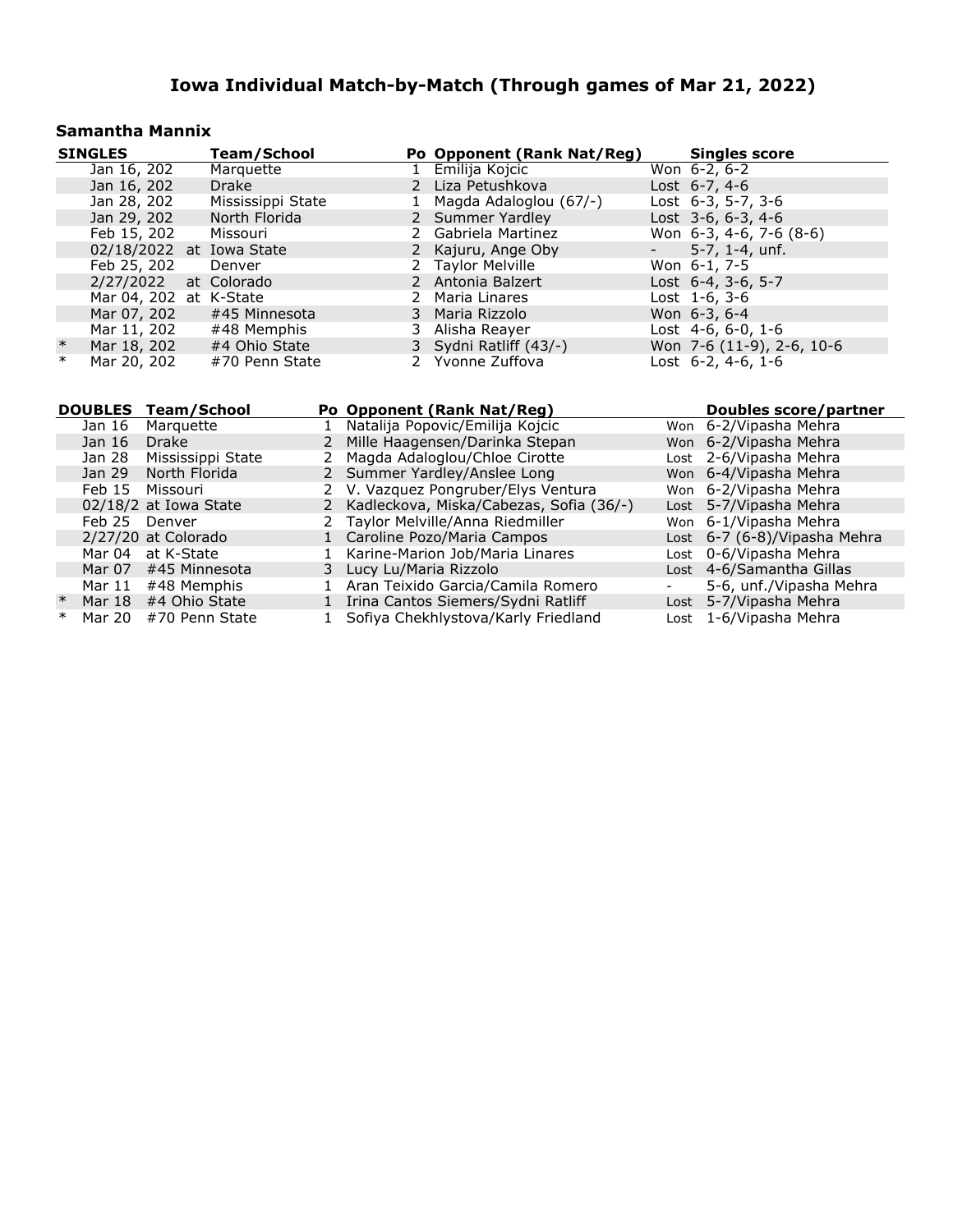### **Vipasha Mehra**

|        | <b>SINGLES</b>           | Team/School       |    | Po Opponent (Rank Nat/Reg) |                     | <b>Singles score</b>       |
|--------|--------------------------|-------------------|----|----------------------------|---------------------|----------------------------|
|        | Jan 16, 202              | Marquette         | 4  | Lara Kaiser                |                     | Won 7-5, 6-2               |
|        | Jan 16, 202              | <b>Drake</b>      |    | 4 Darinka Stepan           |                     | Won 6-2, 7-6               |
|        | Jan 28, 202              | Mississippi State |    | 4 Chloe Cirotte            |                     | Lost $1-6, 2-6$            |
|        | Jan 29, 202              | North Florida     |    | 5 Isabel Oliveira          |                     | Won 6-4, 6-1               |
|        | Feb 15, 202              | Missouri          |    | 4 Elys Ventura             |                     | Won $6-3, 6-3$             |
|        | 02/18/2022 at Iowa State |                   |    | 4 Supapitch Kuearum, A     |                     | Lost $0-6, 3-6$            |
|        | Feb 25, 202              | Denver            |    | 4 Andrea Burgete           |                     | Lost $2-6$ , $2-6$         |
|        | 2/27/2022                | at Colorado       |    | 5 Mila Stanojevic          | $\sigma_{\rm{max}}$ | 5-7, 4-2, unf.             |
|        | Mar 04, 202 at K-State   |                   |    | 4 Florentine Dekkers       |                     | Lost $6-4$ , $2-6$ , $0-6$ |
|        | Mar 07, 202              | #45 Minnesota     |    | 5 Anfisa Danilchenko       |                     | Lost $6-3$ , $2-6$ , $4-6$ |
|        | Mar 11, 202              | #48 Memphis       |    | 6 Monique Woog             |                     | Lost $1-6, 3-6$            |
| $\ast$ | Mar 18, 202              | #4 Ohio State     |    | 6 Lucia Marzal             |                     | Lost $4-6, 3-6$            |
| $\ast$ | Mar 20, 202              | #70 Penn State    | 6. | Danielle Alamo             |                     | Won $6-0$ , $7-6$ $(8-6)$  |

|   | <b>DOUBLES</b> | Team/School           |   | Po Opponent (Rank Nat/Reg)                | Doubles score/partner         |
|---|----------------|-----------------------|---|-------------------------------------------|-------------------------------|
|   | Jan 16         | Marquette             |   | Natalija Popovic/Emilija Kojcic           | Won 6-2/Samantha Mannix       |
|   | Jan 16         | <b>Drake</b>          |   | Mille Haagensen/Darinka Stepan            | Won 6-2/Samantha Mannix       |
|   | Jan 28         | Mississippi State     | 2 | Magda Adaloglou/Chloe Cirotte             | Lost 2-6/Samantha Mannix      |
|   | Jan 29         | North Florida         |   | 2 Summer Yardley/Anslee Long              | Won 6-4/Samantha Mannix       |
|   | Feb 15         | Missouri              |   | 2 V. Vazquez Pongruber/Elys Ventura       | Won 6-2/Samantha Mannix       |
|   |                | 02/18/2 at Iowa State |   | 2 Kadleckova, Miska/Cabezas, Sofia (36/-) | Lost 5-7/Samantha Mannix      |
|   | Feb 25         | Denver                |   | 2 Taylor Melville/Anna Riedmiller         | Won 6-1/Samantha Mannix       |
|   |                | 2/27/20 at Colorado   |   | 1 Caroline Pozo/Maria Campos              | Lost 6-7 (6-8)/Samantha Manni |
|   | Mar 04         | at K-State            |   | Karine-Marion Job/Maria Linares           | Lost 0-6/Samantha Mannix      |
|   | Mar 07         | #45 Minnesota         |   | Emilee Duong/Rachel Hanford               | Lost 2-6/Marisa Schmidt       |
|   | Mar 11         | #48 Memphis           |   | Aran Teixido Garcia/Camila Romero         | 5-6, unf./Samantha Mannix     |
|   | Mar 18         | #4 Ohio State         |   | Irina Cantos Siemers/Sydni Ratliff        | Lost 5-7/Samantha Mannix      |
| ∗ | Mar 20         | #70 Penn State        |   | Sofiya Chekhlystova/Karly Friedland       | Lost 1-6/Samantha Mannix      |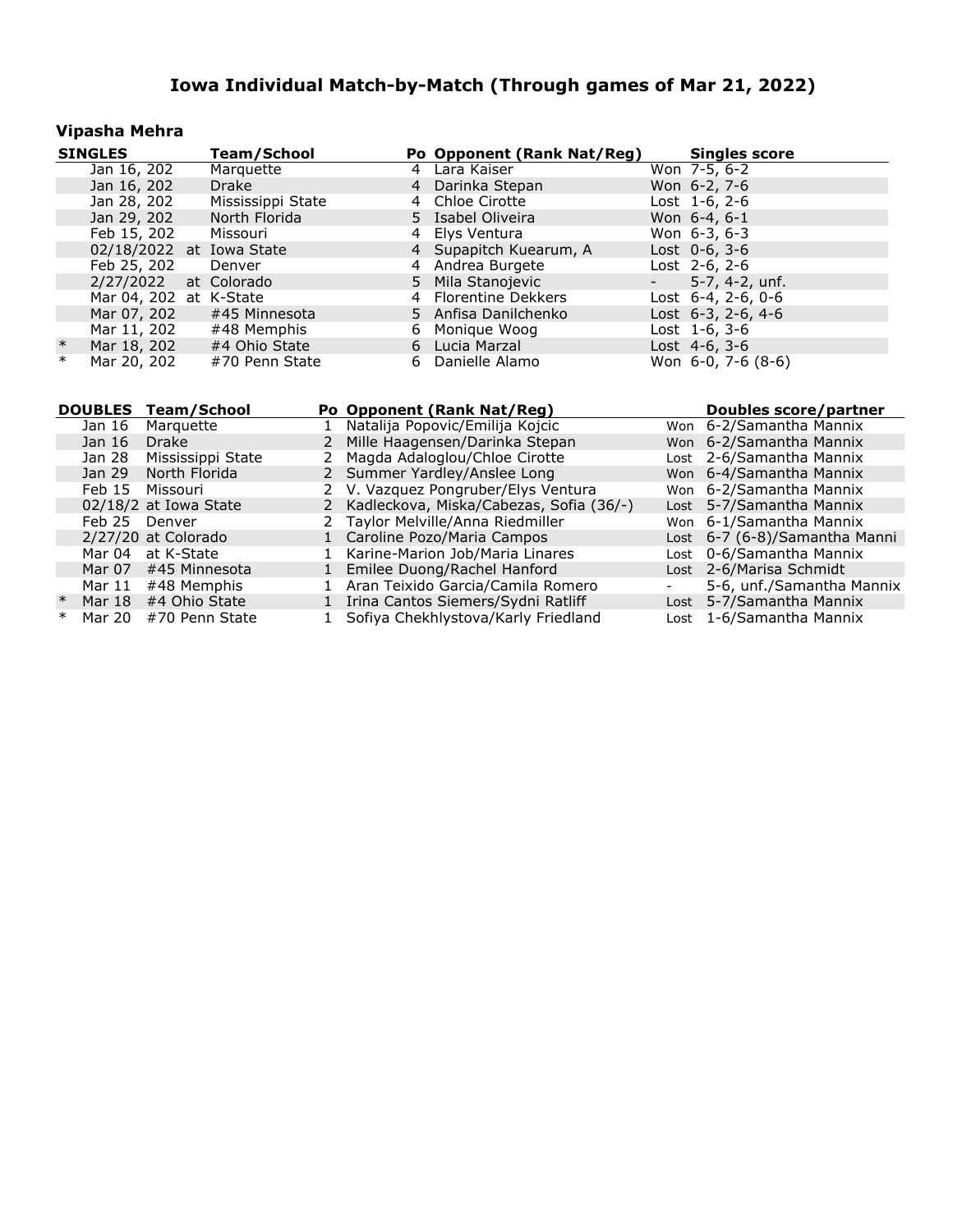### **Barbora Pokorna**

|        | <b>SINGLES</b>           | Team/School       |  | Po Opponent (Rank Nat/Reg) |                 | <b>Singles score</b>    |
|--------|--------------------------|-------------------|--|----------------------------|-----------------|-------------------------|
|        | Jan 16, 202              | Drake             |  | 6 Rebecca Ehn              |                 | Won $6-1, 6-2$          |
|        | Jan 28, 202              | Mississippi State |  | 5 Alexandra Mikhailuk      | $\sim$ 10 $\pm$ | $3-6$ , $2-2$ , unf.    |
|        | Jan 29, 202              | North Florida     |  | 4 Anslee Long              |                 | Won 6-4, 1-6, 6-2       |
|        | Feb 15, 202              | Missouri          |  | 5 Romary Cardenas Rifk     |                 | Won $6-3, 6-1$          |
|        | 02/18/2022 at Iowa State |                   |  | 6 Cabezas, Sofia           |                 | Lost $4-6, 1-6$         |
|        | Feb 25, 202              | Denver            |  | 6 Toni Nelson              |                 | Won 6-4, 7-5            |
|        | Mar 04, 202 at K-State   |                   |  | 6 Anna Turco               |                 | Won $6-4, 6-2$          |
|        | Mar 07, 202              | #45 Minnesota     |  | 6 Dalila Said              |                 | Lost $3-6, 6-2, 4-6$    |
|        | Mar 11, 202              | #48 Memphis       |  | 5 Camila Soares            |                 | Won 6-4, 7-5            |
| $\ast$ | Mar 18, 202              | #4 Ohio State     |  | 4 Kolie Allen              |                 | Lost 7-5, 4-6, 5-10     |
| $\ast$ | Mar 20, 202              | #70 Penn State    |  | 4 Karly Friedland          |                 | Won 3-6, 6-3, 7-6 (7-5) |

|        |                     | <b>DOUBLES Team/School</b> | Po Opponent (Rank Nat/Reg)          |                 | Doubles score/partner          |
|--------|---------------------|----------------------------|-------------------------------------|-----------------|--------------------------------|
|        | Jan 16<br>Marquette |                            | 3 Sarah Badawi/Andie Wiese          |                 | Won 6-2/Michelle Bacalla       |
|        | Jan 16              | Drake                      | 3 Ines Stephani/Jyun-Yi Lee         | $\sim$          | 5-5, unf./Michelle Bacalla     |
|        | Jan 28              | Mississippi State          | 3 Alessia Tagliente/Marta Falceto   |                 | Won 6-2/Michelle Bacalla       |
|        | Jan 29              | North Florida              | 3 Ana Paula Melilo/Kendall Nash     |                 | Won 6-4/Michelle Bacalla       |
|        |                     | Feb 15 Missouri            | 3 Ellie Wright/Romary Cardenas Rifk |                 | Lost 3-6/Michelle Bacalla      |
|        |                     | 02/18/2 at Iowa State      | 3 Kajuru, Ange Oby/Kezuka, Chie     | $\sim$ 10 $\pm$ | 5-5, unf./Michelle Bacalla     |
|        | Feb 25              | Denver                     | 3 Tatum Burger/Toni Nelson          |                 | Won 7-6 (7-4)/Michelle Bacalla |
|        |                     | Mar 04 at K-State          | 3 Dinara Alloyarova/Anna Turco      |                 | Lost 3-6/Michelle Bacalla      |
|        | Mar 07              | #45 Minnesota              | 2 Dalila Said/Anfisa Danilchenko    |                 | Lost 4-5/Michelle Bacalla      |
|        | Mar 11              | #48 Memphis                | 3 Emily Meyer/Monique Woog          |                 | Lost 5-7/Marisa Schmidt        |
| ∗      | Mar 18              | #4 Ohio State              | 3 Kathleen Jones/Isabelle Boulais   |                 | Lost 1-6/Michelle Bacalla      |
| $\ast$ | Mar 20              | #70 Penn State             | 3 Deanna Lasorda/Alina Lebedeva     |                 | Won 6-4/Michelle Bacalla       |
|        |                     |                            |                                     |                 |                                |